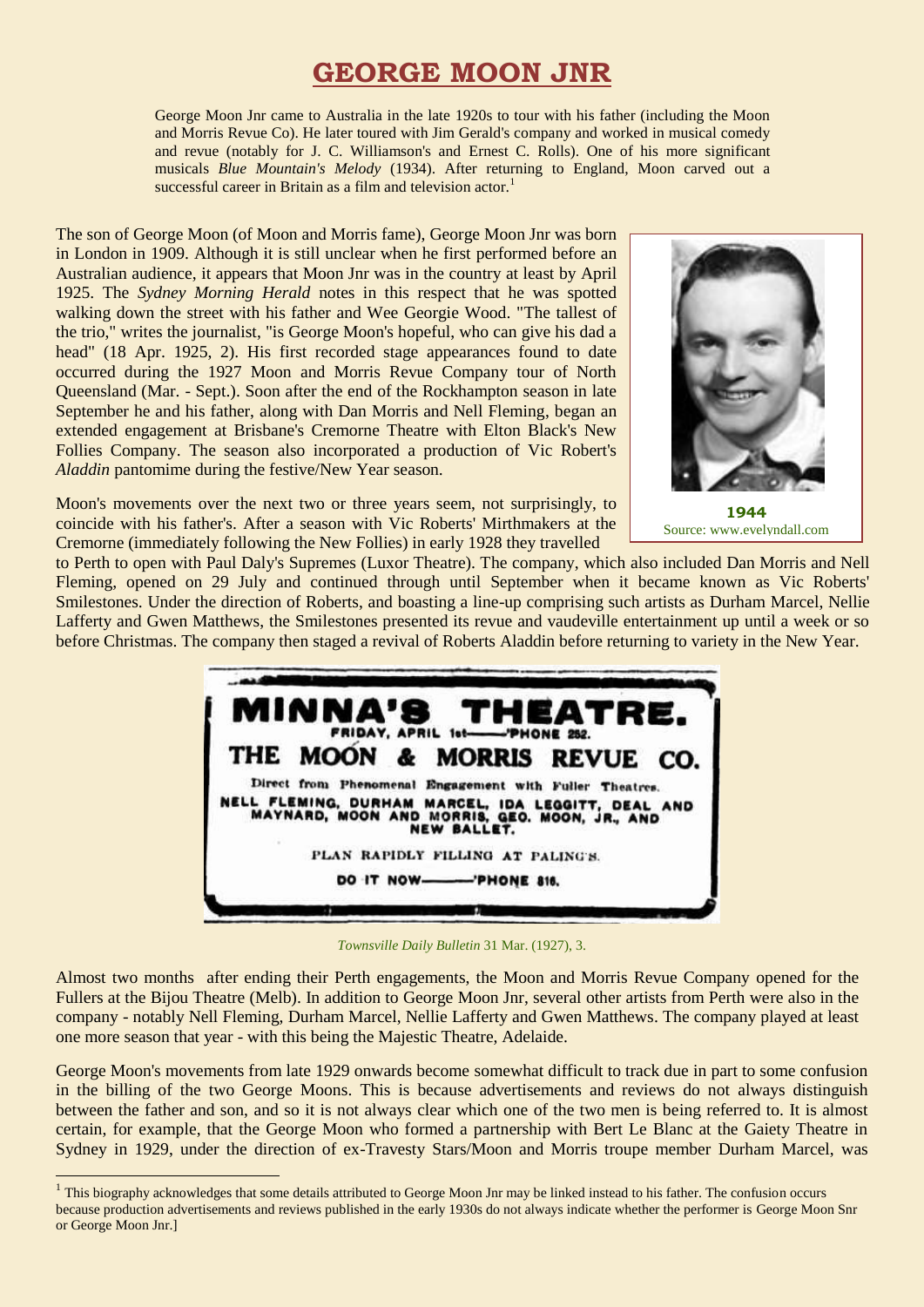Moon Snr. It is unclear, however, if Moon Snr or Moon Jnr appeared in Ernest C. Rolls revue spectacular, *The League of Happiness Revue*, which was staged at the Palace Theatre beginning Boxing Day 1931. The company also included variety veterans Fred Bluett, Gus Bluett, Vernon Sellars, Alf J. Lawrence, Al Mack, Lou Vernon, and Jennie Benson.

George Moon Jnr is known, however, to have been engaged by J. C. Williamsons' to appear opposite Gus Bluett and Cecil Kellaway in the musical comedy *Follow Through*, staged the previous year at Melbourne's Theatre Royal (8 Feb. 1930). It has also been confirmed that he joined Jim Gerald's Revue Company sometime in 1933 and subsequently toured Australia and possibly New Zealand on the Tivoli circuit with that troupe through until around May 1934. A little over a month later, he took on a role in the Melbourne production of George M. Cohan's musical comedy *The Merry Malones* (Apollo Theatre, beginning 23 June). The following year, Moon appeared in Ernest C. Rolls's revue extravaganza *Rhapsodies of 1935* (Apollo Theatre, Melbourne, beginning 2 February 1935). The cast for that production included Roy Rene, Alex Kellaway (see Jack Kellaway), and Chic Arnold (see Charles Norman). The George Moon who appeared in *Blue Mountain's Melody* (1934), a musical comedy by J. C. Bancks and Charles Zwar, is also thought to have been George Moon Jnr.

After returning to England, George Moon (he had by then dropped the Junior from his name) carved out a successful career in Britain as a film and television actor. Following *Lightening Conductor* (1938), he appeared in such wellknown films as *Carry on Admiral* (1957), *A Matter of Choice* (1963), *Promise Her Anything* (1965), *Half a Sixpence* (1967), *Carry on Camping* (1969), *Carry on Dick* (1974), and *Eskimo Nell* (1975). His television appearances included *Z Cars*, *Doctor in the House*, *Copper's End*, *Doctor at Large*, *Special Branch*, *Doctor on the Go*, *Lord Tramp, Dad's Army*, and *The Famous Five*. One of his last roles was in the television series *The Enigma Files* (1980).

The father of English film, television, and theatre actor Georgina Moon, George Moon Jnr died in Westminster, England on 17 December 1981.



*Argus* 29 Jan. (1930), 24.

## **HISTORICAL NOTES AND CORRECTIONS**

- **1.** It has not yet been established which George Moon appeared in *What's Yours?*, a Tivoli Theatre revue staged in Sydney in October 1933. The cast also featured Mike Connors, Queenie Paul, and Lulla Fanning (daughter of Maud Fanning).
- **2.** A number of sources devoted to cinema, including the *Internet Movie Database* (IMDB) and *British Film Institute* website, have inadvertently collapsed the film careers of father and son together, due both to the similarity in names and because they have not been aware of George Moon Snr's career as an internationally renowned vaudeville performer. A photograph of George Moon Jnr (*Green Room* June 1919, 12) and a film clip of him dancing with Stan Ray in 1931 (see below for details) clearly indicates, however, that George Moon Jnr did not play the character Joe Mulga in Pat Hanna's two films *Diggers* (1931) and *Diggers in Blighty* (1933). It is likely, too, that George Moon Snr also appeared in *A Co-Respondent's Course* (1931) and not his son, as the IMDB and other sources currently indicate. Although little is known of that film, it does have the distinction of being the first narrative film to have been released in Australia with sound.

**NB:** Richard Fotheringham indicates in his entry on Hanna's Diggers Company in the *Companion to Theatre in Australia* that George Moon took over the role of Joe Mulga from Joe Valli when Valli decided to develop a new character, Jock McTavish (191).